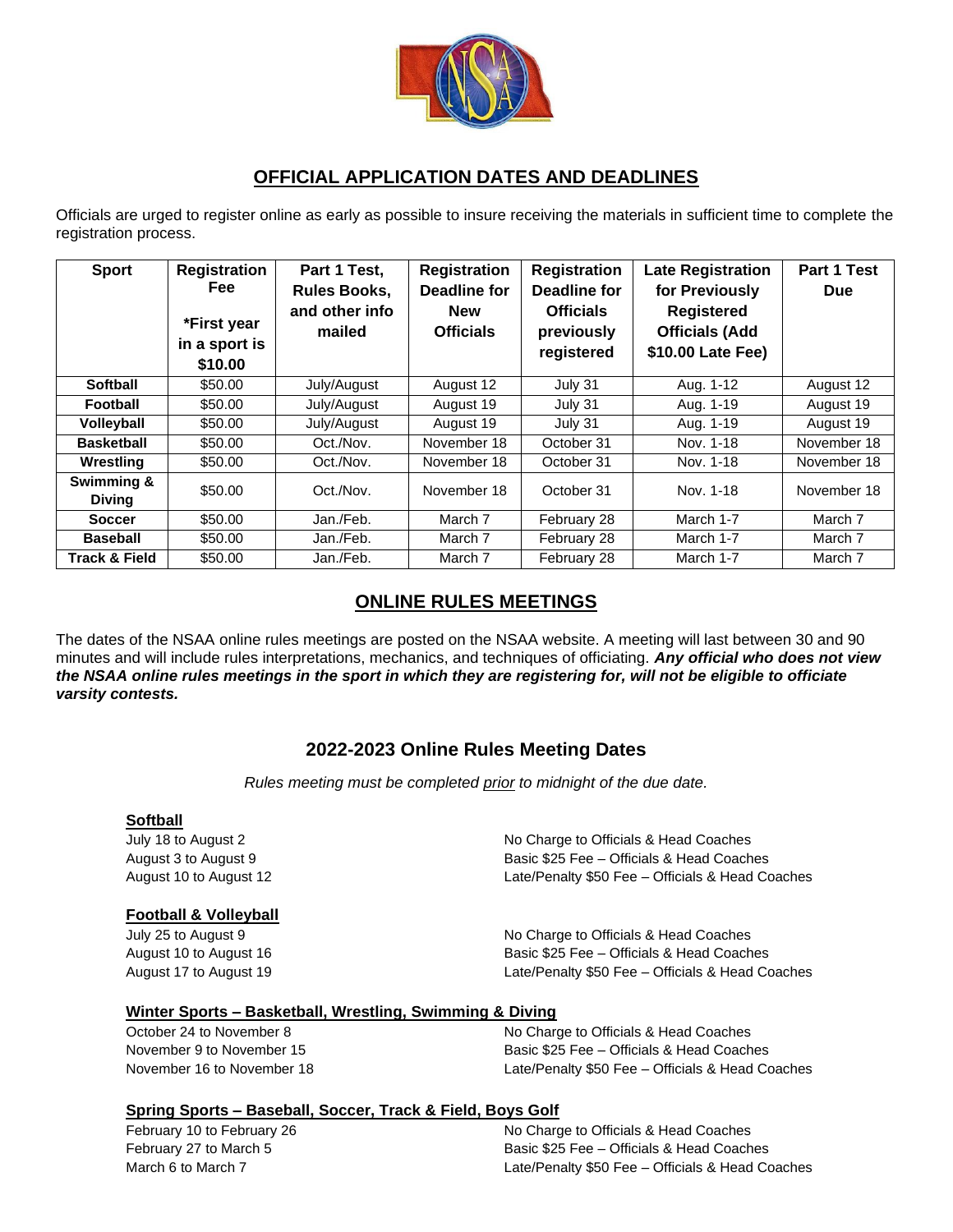### **NSAA TESTS FOR OFFICIALS**

| <b>Sport</b>                 | <b>Due Date</b> |  |
|------------------------------|-----------------|--|
| Softball                     | August 12       |  |
| Football                     | August 19       |  |
| Volleyball                   | August 19       |  |
| <b>Basketball</b>            | November 18     |  |
| Wrestling                    | November 18     |  |
| Swimming/Diving              | November 18     |  |
| Baseball                     | March 7         |  |
| Soccer                       | March 7         |  |
| <b>Track Starter/Referee</b> | March 7         |  |

### **Part 1 Test Dates**

**The Part 1 test must be completed by midnight of the due date.** Upon receipt of the completed Part 1 test with a score of at least **80% for Approved and Certified officials**, plus verification that the official has viewed the online rules meeting, the official will become eligible to work varsity contests. Registration is not complete, and an official is not eligible to officiate until the Part 1 test is submitted at the proper time with a passing score.

### **Part 2 Test**

Opportunities will be given to all officials to take the Part 2 test in football, volleyball, softball, basketball, wrestling, soccer, and baseball. Officials are encouraged to improve their knowledge of the rules by taking the test. Officials lacking enough years of previous experience to move up in classification at the present time may take the Part 2 test now, and grades received will remain on record to be used when higher classification is possible. The Part 2 test is offered online for six days and has a 60-minute time limit. Only one score will be recorded per year.

> **Fall Test Dates – September 7-12 Winter Test Dates – December 7-12 Spring Test Dates – March 22-27**

To receive **Approved** status, officials are not required to take the Part 2 test. To achieve **Certified** status**,** officials are required to take the Part 2 test every **year** and score a **70%** or better.

Classifications: Officials registered in football, volleyball, softball, basketball, wrestling, soccer, and baseball will be classified as APPROVED or CERTIFIED. Swimming and diving and track and field officials will be classified as APPROVED.

An official enrolling for the first time will be classified as APPROVED. Requirements include:

(1) View the NSAA online rules meeting.

(2) Submit the Part 1 test for the current year and score 80% or higher.

The requirements to be classified as CERTIFIED include:

- (1) View the NSAA online rules meeting.
- (2) Submit the Part 1 test for the current year and score 80% or higher.
- (3) Submit the Part 2 test for the current year and score 70% or higher.

 (4) During the previous year, work at least four contests in football or volleyball, six matches in soccer, or eight contests in basketball, wrestling, softball or baseball. A wrestling tournament shall count as three contests.

Only varsity high school contests shall be counted.

Note: Officials can check his or her classification via their login page.